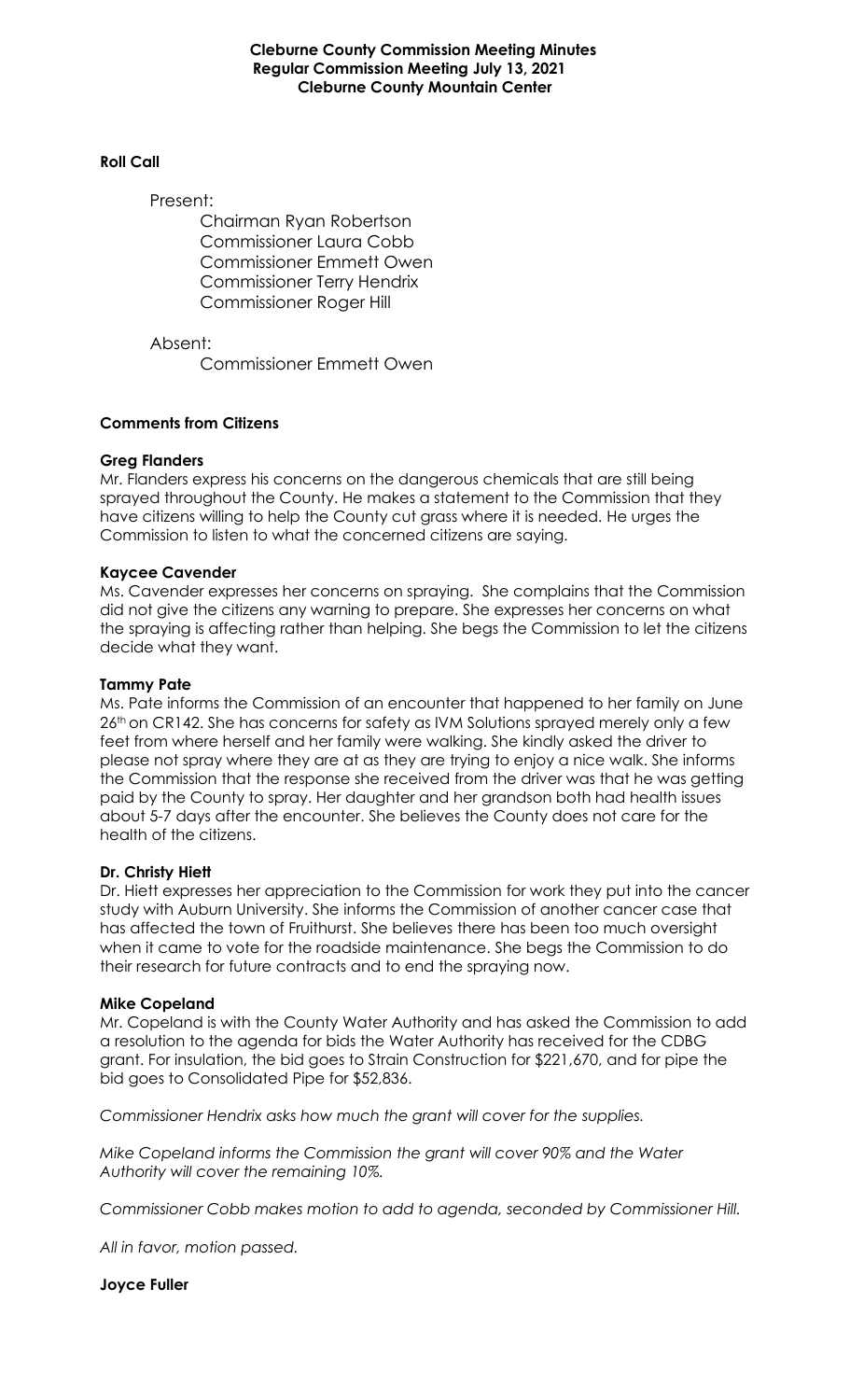Ms. Fuller asks the Commission to really consider the pay study for the County. She believes it will be a great benefit not only for the County but also to the employees.

*County Administrator Kim Brown informs the Commission that they can formally terminate the Governor's Proclamation of the Continuity of Operations Plan for the duration of the State of Emergency as a result of COVID-19.*

*Chairman Robertson entertains motion to add to the agenda.*

*Commissioner Hendrix makes motion, seconded by Commissioner Cobb.*

*All in favor, Motion Passed.*

### **Consent Agenda**

The Commission passes the July 2021 Consent Agenda including:

Action as related to **Resolution #5139- 1-8** July 2021 Consent Agenda:

Motion made by Commissioner Laura Cobb, Seconded by Commissioner Terry **Hendrix** 

In Support: Commissioners Laura Cobb, Roger Hill, and Terry Hendrix

In Opposition: None

Motion Passed

### **Resolution #5139-1**

The Cleburne County Commission hereby resolves to approve the minutes of:

May 15, 2021

as presented.

### **Resolution #5139-2**

The Cleburne County Commission recognizes the following board appointment statuses as of this meeting:

**Vacancies:**  Hospital Board Chris Davis

### **Resolution #5139-3**

Whereas, Alabama Code, Section 11-4-41 defines the requirements for selecting a qualified public depository each year; and

Whereas, the County Administrator has received proposals in sufficient form to be able to determine that Metro Bank of Heflin, AL offers the most competitive benefits and the highest rate of interest on daily balances of bank deposits.

Therefore, the County Commission authorizes the County Administrator to notify Metro Bank of the County's acceptance of the proposal, and to work with Metro Bank to provide such information as needed to renew and/or continue services at the newly stated rates.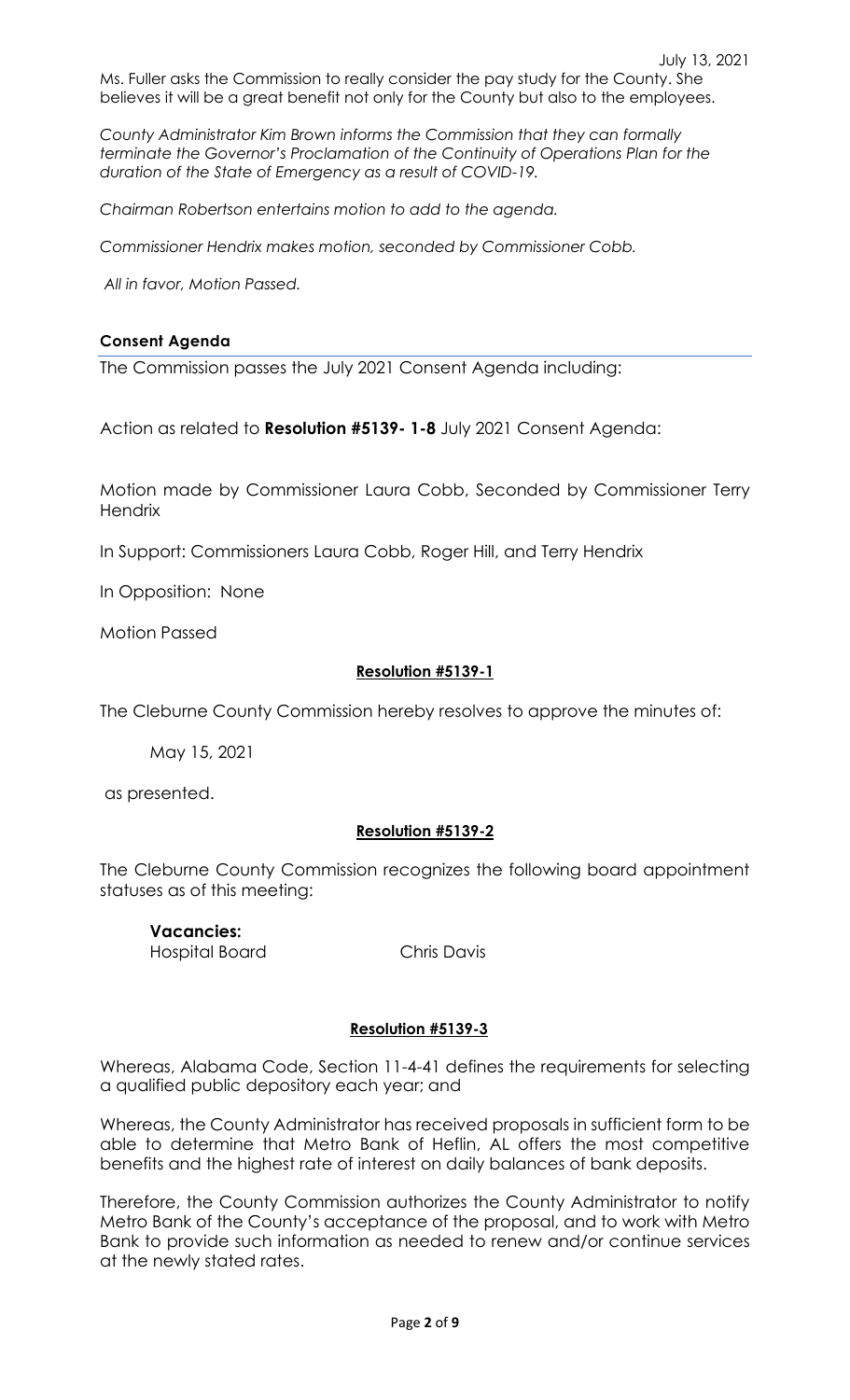### **Resolution #5139-4**

Whereas, the Cleburne County Commission has previously adopted a Procurement Policy and Standard Code of Conduct as required for federal funds; and

Whereas, the Federal Uniform Guidance policy also requires a Cash Management policy.

Therefore, the Cleburne County Commission adopts and implements the attached Cash Management Policy to be used for future grants and federal funds.

# **Resolution #5139-5**

Whereas, the Secure Rural Schools and Community Self-Determination Act of 2000 as reauthorized requires the appropriate official of a county that receives funds under Title III of the Act to submit to the Secretary of Agriculture, or the Secretary of the Interior, as appropriate, an annual certification that the funds have been expended for the uses authorized under section 302(a) of the Act.

Whereas, the aforementioned section provides that Title III funds may be used to reimburse counties for emergency response activities, including law enforcement patrols performed in national forests.

Whereas, the certification needs to include a statement that all expenditures were for uses authorized and that the proposed uses had a publication and 45 day public comment period.

Therefore, the Cleburne County Commission wishes to certify that Title III funds and accumulated interest in the amount of \$28,132.25 have been expended for the uses listed above and invites the public to send comments to the County Administrator via [kbrown@cleburnecounty.us.](mailto:kbrown@cleburnecounty.us)

Furthermore, the Cleburne County Commission will entertain a public hearing for comments to be heard publicly at the September 2021 Commission meeting.

# **Resolution #5139-6**

Whereas, the Association of County Commissions of Alabama acts as an agency of cooperation among Alabama's counties and other governmental bodies for the advancement of the joint and several interests and general welfare of its members; and

Whereas, the Association wishes to partner with counties in developing programs that best meet the needs of the participating counties; and

Whereas the Association has created the Investing in Alabama Counties Program to serve as an educational, intergovernmental, compliance, and technical resource to participating counties for the administration, planning, management, and completion of projects authorized by the American Rescue Plan Act.

Therefore, the Cleburne County Commission agrees to participate in the Association's Investing in Alabama Counties Program and authorizes the Chairman to sign the agreement.

## **Resolution #5139-7**

Whereas, the Cleburne County Engineer has ongoing projects that require the oversight of his Engineering staff after hours and weekends; and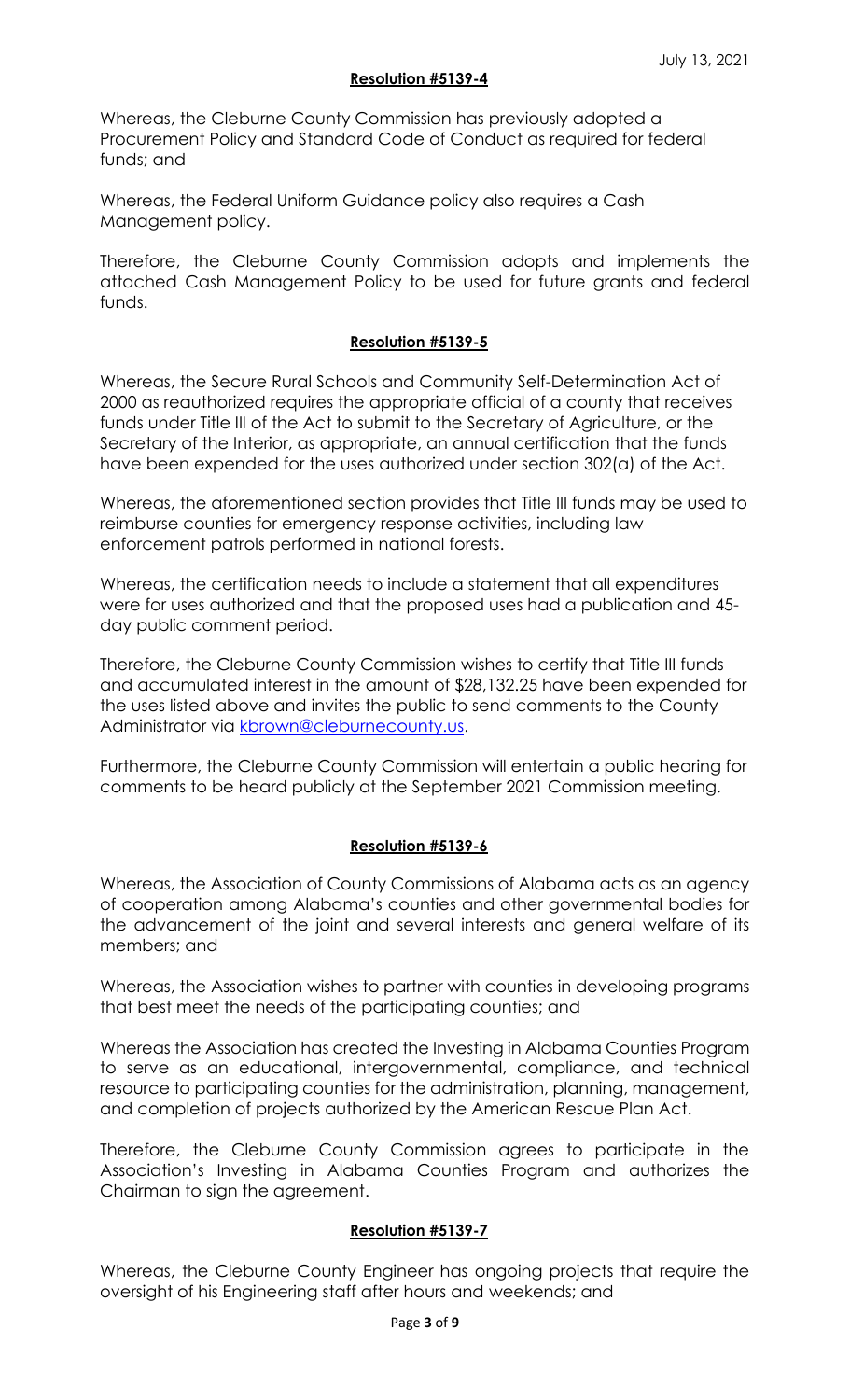Whereas, the Engineer's overtime budget has been depleted for fiscal year 21; and

Whereas, the Engineer's budget has a surplus in the salary line item due to the understaffing of the road department this fiscal year.

Therefore, the Cleburne County Commission authorizes the County Administrator to shift an amount not to exceed \$24,000 from the surplus in the salary line to cover the overtime for the Engineer in Training and the Assistant Engineer to oversee projects for fiscal year 2021.

## **Resolution #5139-8**

Whereas, the Cleburne County Sheriff has a surplus in his salary line and a deficit in his overtime line due to the overturning of staff.

Therefore, the Cleburne County Commission authorizes the County Administrator to shift an amount not to exceed \$15,000 from the surplus in the salary line to cover the overtime for the remainder of fiscal year 21.

### **New Business:**

# **A. Disallow spraying**

Action as related to **Resolution #5140** Disallow spraying

Motion made by Commissioner Laura Cobb

In Support: Commissioner Cobb

In Opposition: None

*Motion dies for lack of second*

## **Resolution #5140**

Whereas, the Cleburne County Commission has passed a resolution to allow the County Engineer to outsource roadside maintenance during FY21; and

Whereas, Commissioner Cobb has requested that roadside maintenance in District 1 consist of non-chemical interventions only, such as mowing or brush cutting.

Therefore, the Cleburne County Commission approves this request and instructs the Engineer to discontinue the use of chemicals for roadside vegetation management within the territorial limits of District 1 until or unless the District 1 Commissioner rescinds this resolution.

## **B. Juneteenth holiday**

Action as related to **Resolution #5141** Juneteenth holiday

Motion made by Commissioner Terry Hendrix, Seconded by Commissioner Laura Cobb

In Support: Commissioners Laura Cobb, Roger Hill, and Terry Hendrix

In Opposition: None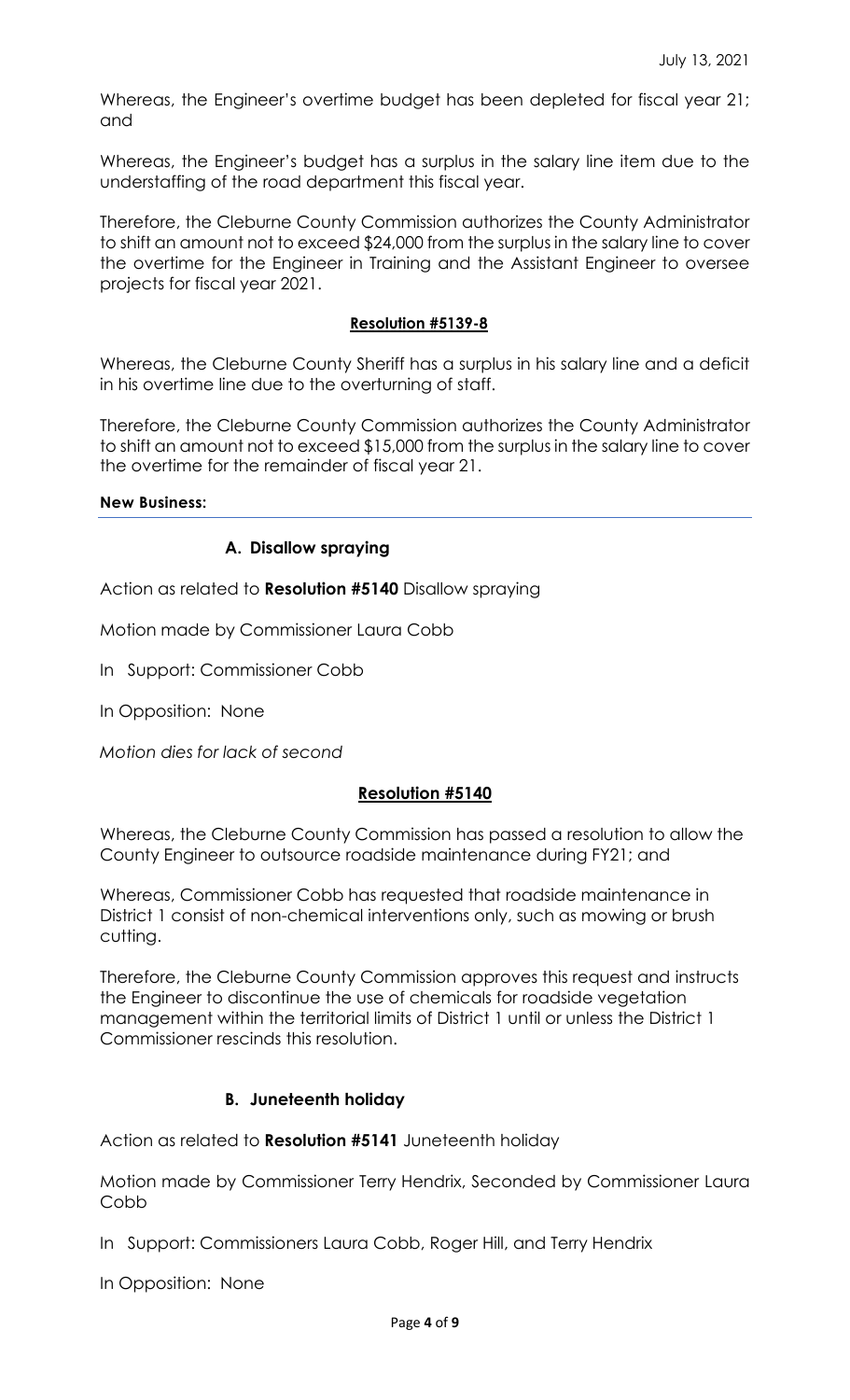## Motion Passed

*Commissioner Hendrix makes motion to amend the resolution to say "leave the pay for 2021" seconded by Commissioner Cobb.*

*All in favor, amended motion passed.*

## **Resolution #5141**

Whereas, President Joe Biden declared Juneteenth as a National Holiday to be observed on June 19<sup>th</sup> of every year, or – if June 19<sup>th</sup> falls on a weekend, it shall be observed on the closest Friday or Monday thereto; and

Whereas, Governor Kay Ivey proclaimed Juneteenth as a State holiday on June 18, 2021, and also declared it as a regular State Holiday in future years, to align with the National Holiday; and

Whereas, the County has historically followed the lead of the State; and

Whereas, the County Chairman made the last minute decision to close the County offices in celebration of Juneteenth on June 18, 2021, following the Governor' guidance an aligning with the Seventh Judicial Circuit's decision to close the Courts of the Seventh Judicial Circuit.

Therefore, the Cleburne County Commission ratifies the action taken by the Chairman and authorizes the Human Resource Officer to leave the pay for 2021 Juneteenth as holiday pay for all County Employees.

## **C. CDBG**

Action as related to **Resolution #5142** CDBG

Motion made by Commissioner Laura Cobb, Seconded by Commissioner Terry **Hendrix** 

In Support: Commissioners Laura Cobb, Roger Hill, and Terry Hendrix

In Opposition: None

## **Resolution #5142**

Wherefore, the Cleburne County Water Authority has made applications through the community development block grant for bids on water line extensions on county roads 49,689,114, and 447 and a separate bid for materials for the water line extension; and

Wherefore, the County Water Authority department is required to make applications through Cleburne County Commission.

Wherefore, bids have been received.

Therefore, the Cleburne County Commission approves Contract number one to Strain Construction Company in the amount of \$221,670.40 and Contract number two for material to Consolidated Pipe and Supply in the amount of \$52,836 both subject to the approval of ADECA.

## **D. COOP Termination**

Action as related to **Resolution #5143** COOP Termination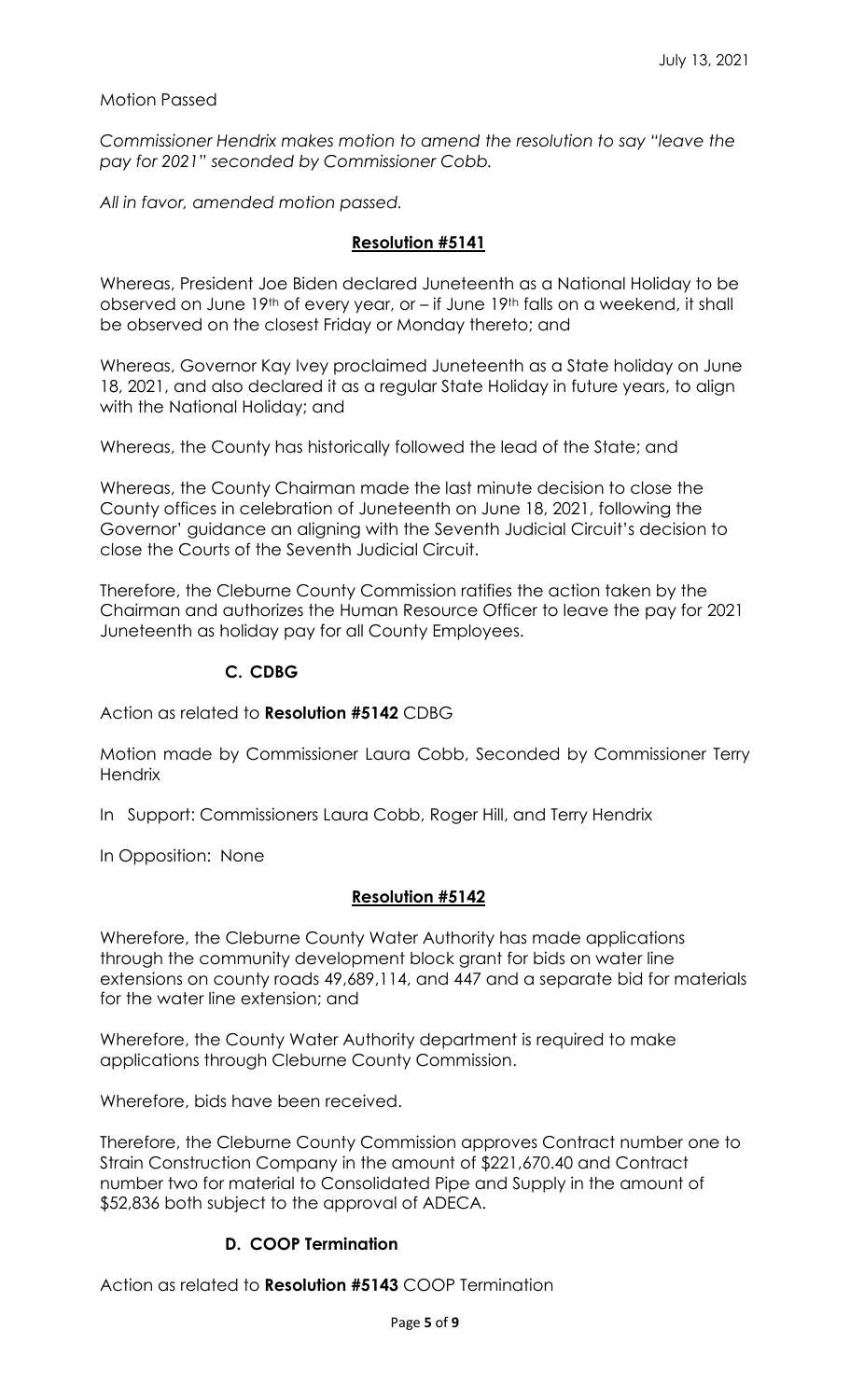Motion made by Commissioner Terry Hendrix, Seconded by Commissioner Laura Cobb

In Support: Commissioners Laura Cobb, Roger Hill, and Terry Hendrix

In Opposition:

Motion Passed

# **Resolution #5143**

Whereas, the Commission has previously passed a Continuity of Operations Plan for the duration of the State of Emergency declared as a result of the COVID-19 situation or until the July meeting, whichever comes first; and

Whereas, Governor Kay Ivey issued the attached Proclamation, terminating the State of Alabama's State of Emergency related to COVID-19 effective at 11:59 p.m. CST on July 6, 2021.

Therefore, the Cleburne County Commission hereby terminates the Continuity of Operations Plan and the County's local State of Emergency, in accordance with the Governor's direction."

### **Reports from staff:**

**A.** County Administrator Kim Brown informs the Commission that the CDBG grant money is ineligible due to it not being COVID-19 related but the Commission can reapply for the money.

*Commissioner Hendrix asks if there are any alternates*

*County Administrator Kim Brown states that she is not entirely sure, but the Commission can try to add more projects.*

*Chairman Ryan Robertson states there would have to be a special called meeting to approve the projects and the grant.*

*County Administrator Kim Brown informs the Commission that the federal audit is coming to the end and that the budget process is starting.*

*Commissioner Hendrix would like to recognize the County Administrator Kim Brown for her achievement on becoming a certified County Administrator.*

- **B.** County Engineer Lee Estes is not present.
- **C.** County Attorney Jason Odom has no updates.

*Chairman Ryan Robertson would like to add to the agenda on adding Tawanna Gibson to the Hospital Board to fill Chris Davis's vacant spot.*

*Commissioner Cobb makes motion to add, seconded by Commissioner Hendrix*

*Motion carried*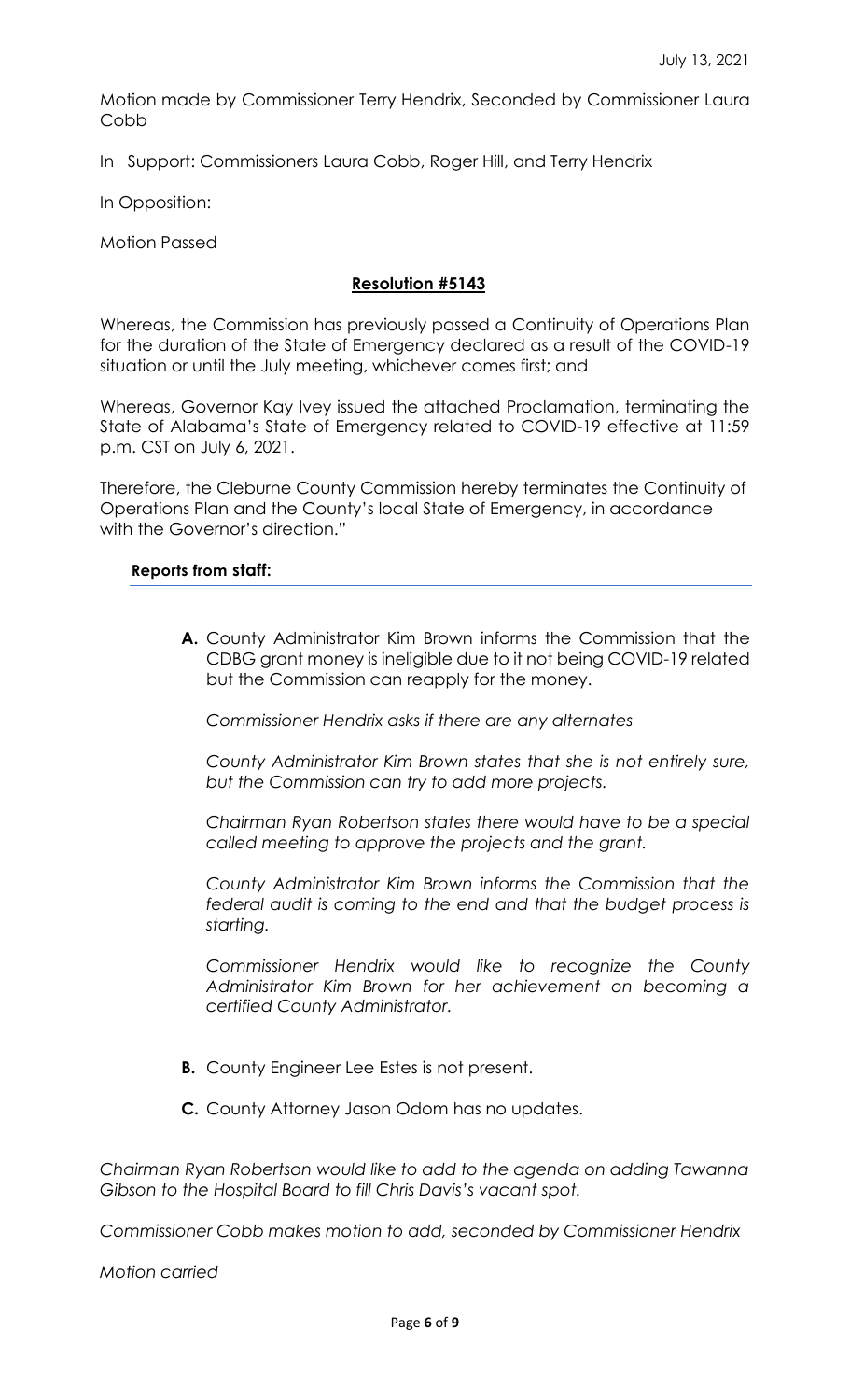# **E. Board Member**

Action as related to **Resolution #5144** Board Member

Motion made by Commissioner Laura Cobb, Seconded by Commissioner Roger Hill

In Support: Commissioners Laura Cobb, Roger Hill, and Terry Hendrix

In Opposition:

Motion Passed

## **Resolution #5144**

The Cleburne County Commission recognizes the following board appointment statuses as of this meeting:

**Board Appointments:** 

Hospital Board Tawanna Gibson

### **Old Business:**

*Chairman Ryan Robertson asks the Commission about the Pay Study resolution*

*Commissioner Cobb says nothing has been discussed on it and wants to make a motion to move forward with the Pay Study*

*Commissioner Hendrix expresses his concerns on how it is not the right time to do the study*

*Commissioner Cobb states that the company they choose will look at previous years and it will not be based on current situations*

*Chairman Ryan Robertson offers a ten-minute break before discussing further*

*Commissioner Hill states that there is a problem with the spraying but would like*  for the Commission to come together and make a whole decision for the whole *county rather than one district*

*Commissioner Cobb asks to amend her recent resolution to say county wide rather than just district one*

*Chairman Ryan Robertson makes it known that there is no more spraying for the remainder of the year*

*Chairman Ryan Robertson initiates the ten-minute break*

*Chairman Ryan Robertson initiates to resume the meeting*

*County Administrator Kim Brown informs the Commission on the two companies for the pay study with Condrey & Associates for \$27,500 and Auburn University for \$25,000 and expresses to the Commission that Condrey & Associates has numerous references*

*Commissioner Hendrix asks if the ACCA did a pay study two years ago*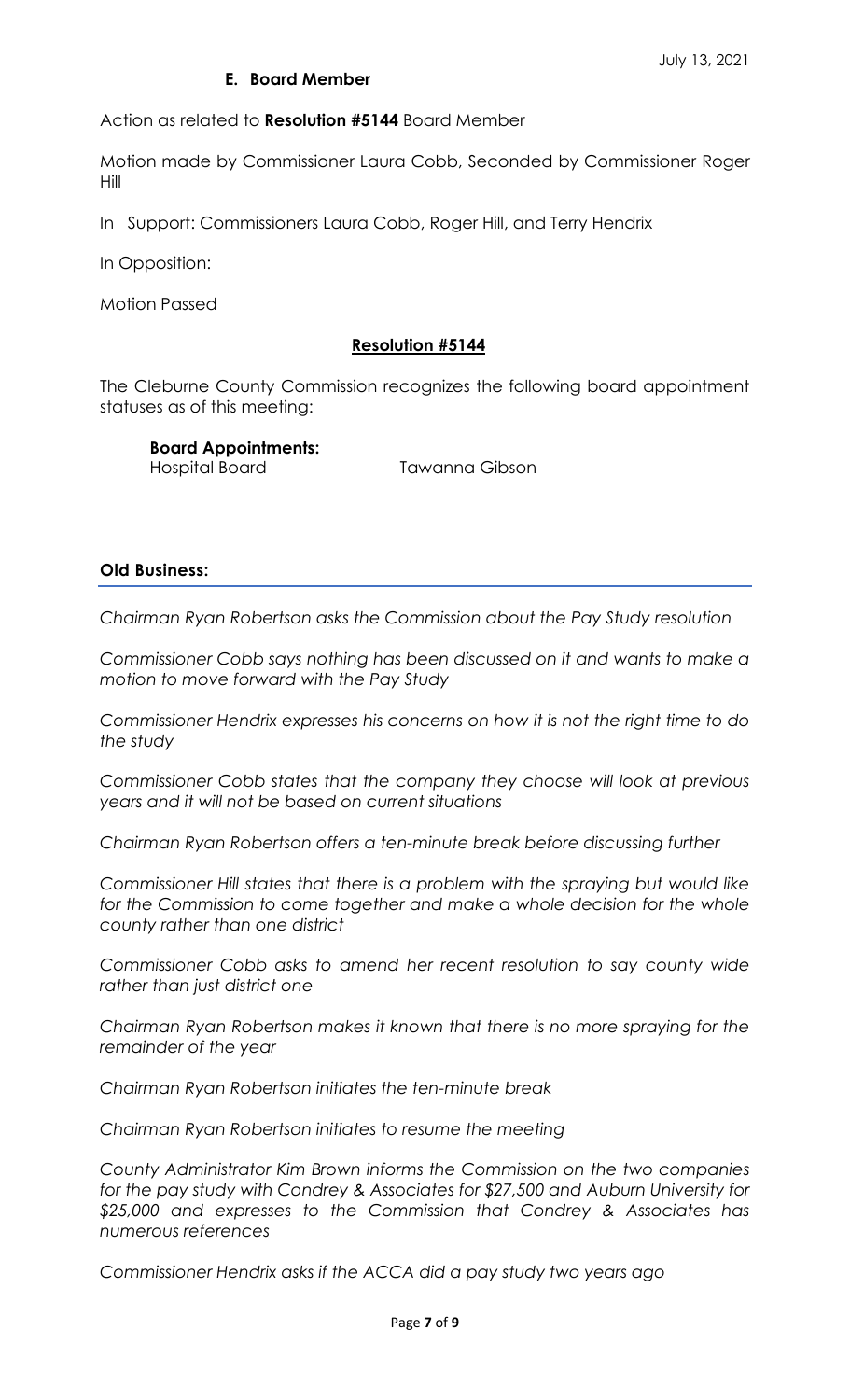*Commissioner Hendrix states that the study will not be accurate*

*Chairman Ryan Robertson asks if County Administrator has a favor for either Company*

*County Administrator says Condrey & Associates*

*Commissioner Cobb makes motion for Condrey & Associates*

*Commissioner Hill seconds*

*Commissioner Hill asks what the length of the study will be*

*County Administrator says four months*

*Commissioner Hendrix states that if all employees get \$1 raise it will cost the County \$160,000 and that he is all for fair pay but it needs to be narrowed down*

*Commissioner Cobb asks if Commissioner Hendrix has a solution because there are too many problems to count*

*Commissioner Hendrix states there is not one*

# **F. Pay Study**

Action as related to **Resolution #5145** Pay Study

Motion made by Commissioner Laura Cobb, Seconded by Commissioner Roger Hill

In Support: Commissioners Laura Cobb, Roger Hill

In Opposition: Commissioner Hendrix

Motion Passed

## **Resolution #5145**

Whereas, the Cleburne County Human Resource Officer has made the Commission aware of the extreme increase in the employee turnover rate; and

Whereas, she has requested quotes from various agencies for a pay study to be done on every position in the County; and

Whereas, the Cleburne County Commission has reviewed the incoming quotes, and are of the opinion that the services will be beneficial in maintaining and retaining adequate staff.

Therefore, the Cleburne County Commission allocates an amount not to exceed \$30,000 and authorizes the Chairman to sign the necessary agreements to begin the process.

Furthermore, the Cleburne County Commission authorizes the County Administrator to make necessary budget adjustments for said expenditure.